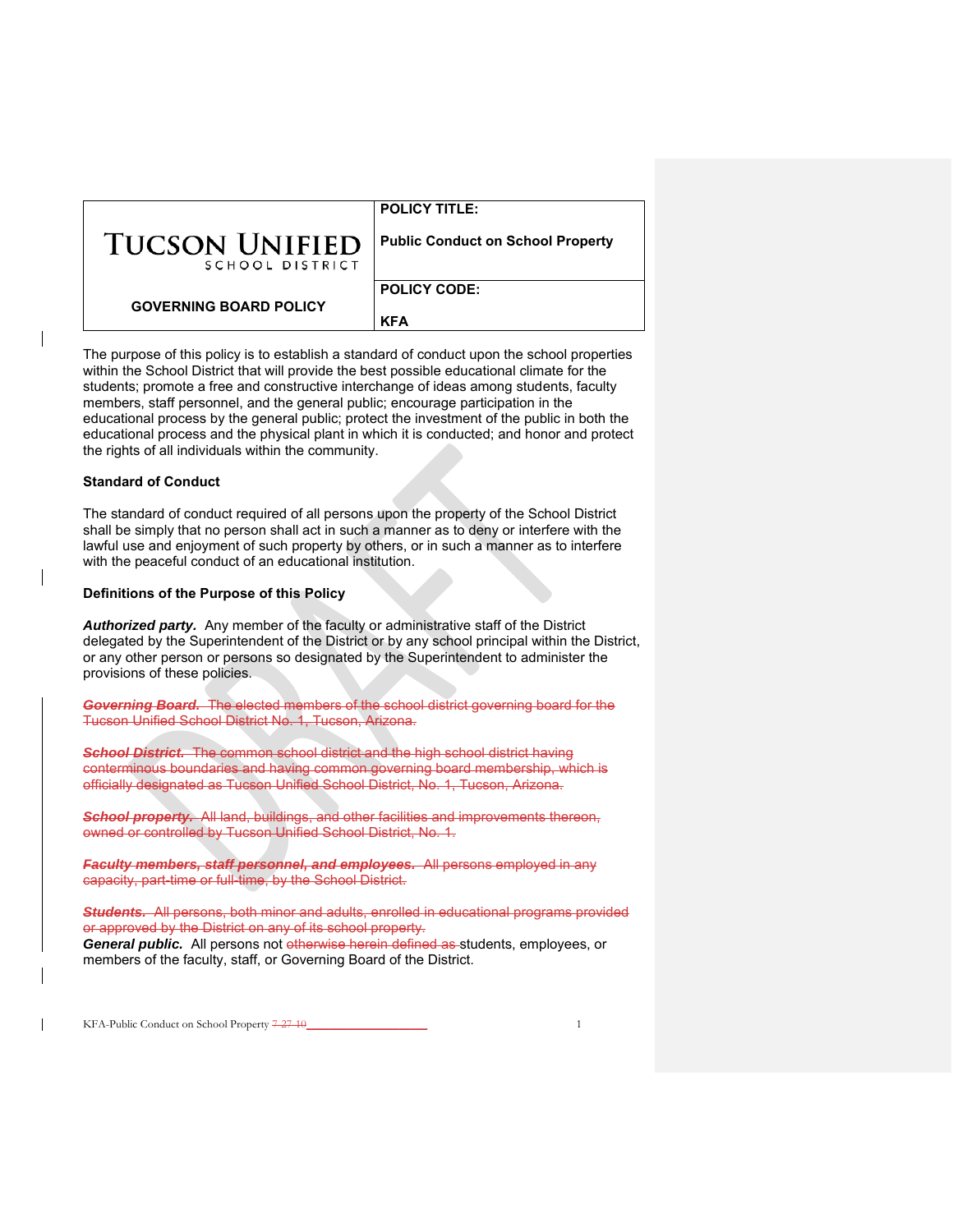|                                          | <b>POLICY TITLE:</b>                     |
|------------------------------------------|------------------------------------------|
| <b>TUCSON UNIFIED</b><br>SCHOOL DISTRICT | <b>Public Conduct on School Property</b> |
| <b>GOVERNING BOARD POLICY</b>            | <b>POLICY CODE:</b>                      |
|                                          | <b>KFA</b>                               |

**Removal.** A direct order by an authorized party to any person to leave and vacate the school property of the School District.

*Suspension.* The temporary withdrawal of the privilege of attending a school for a specified period of time.

*Expulsion.* The permanent withdrawal of the privilege of attending a school unless the Governing Board reinstates the privilege of attending the school.

## **Penalties**

The commission of any act by any person upon any School District property that is prohibited by federal law, state statute, city or county ordinance, or the ordinances of any municipality having legal jurisdiction shall constitute good cause for the immediate arrest or removal of said person from such property by an authorized party.

Reasonable belief of an authorized party that a criminal act has been committed or attempted, or is about to be committed, shall be sufficient cause to justify immediate removal from School District property of the person suspected of committing or attempting or about to commit a criminal act.

Any person who knowingly goes upon or remains upon any School District property in violation of any rule, regulation, or policy of the District or any school therein, or for the purpose of interfering with the lawful use of such property by others or in such manner as to deny or interfere with the lawful use of such property by others, or who refuses to obey a lawful order to leave School District property given by an authorized party shall be in violation of District policy and state statute and shall be subject to arrest and prosecution for interference with the peaceful conduct of educational institutions.

## **Weapons on School Campus**

No person shall bring, carry, or possess any deadly weapon, whether concealed or not, into or on any campus of the School District, except that this shall not apply to:

- Members of any law enforcement agency
- Persons who:
	- o Are on campus to attend, teach, or otherwise participate in a weapons safety or use course; and
	- o Have been authorized by appropriate District personnel to carry such a weapon.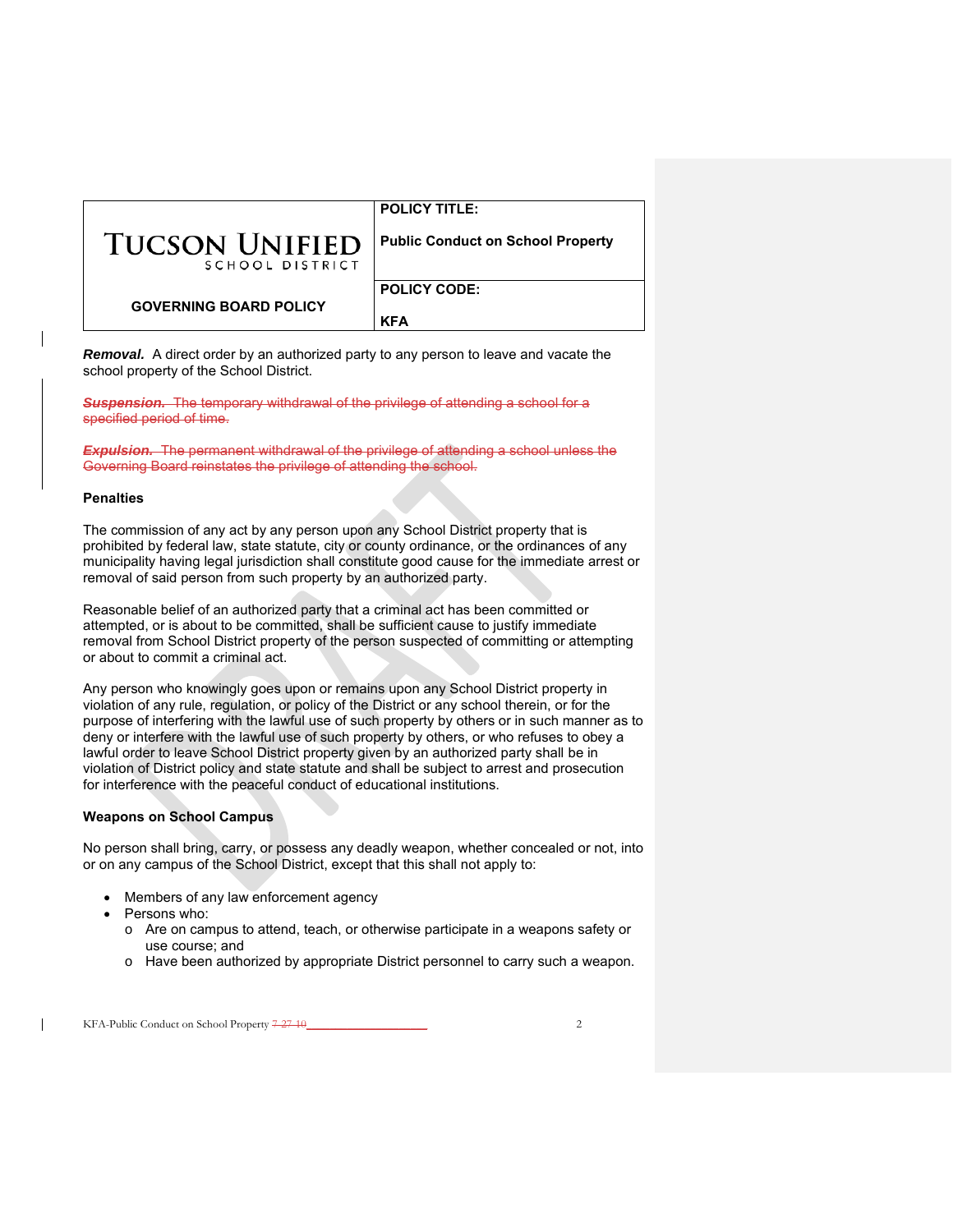|                                          | <b>POLICY TITLE:</b>                     |
|------------------------------------------|------------------------------------------|
| <b>TUCSON UNIFIED</b><br>SCHOOL DISTRICT | <b>Public Conduct on School Property</b> |
| <b>GOVERNING BOARD POLICY</b>            | <b>POLICY CODE:</b>                      |
|                                          | <b>KFA</b>                               |

The school administrator or designee of the school campus or school-sponsored activity will make a reasonable request of the person to remove the weapon from the person or vehicle and place it in the custody of the school administrator or designee. Should that request be refused, the school administrator or designee shall contact the appropriate law enforcement agency for assistance.

The school administrator will advise the parents and general public of the District's policy concerning the above prohibition, informing them that this is in accordance with A.R.S. §13- 3102, which specifies that, unless specifically authorized by law, a person commits misconduct involving weapons by knowingly entering any public school facility or attending any public school event while carrying a deadly weapon on one's person or within one's vehicle.

## **Prohibited Activities**

The following recreational activities are prohibited on all District campuses: skateboarding, roller-skating, rollerblading, bicycle riding, golfing, exercising dogs, and the operation of motorized vehicles off of designated roadways and parking lots or while District facilities are closed or for purposes other than going safely to and from a parking space.

## **Reservation of Right to Regulate All Campus Ingress and Egress**

If, in the judgment of the Superintendent and/or any principal, particular circumstances justify regulation of all campus ingress and egress, then, and in such event, the Superintendent and principals are hereby empowered to restrict such ingress and egress to students having class or other regularly scheduled school function upon the property so restricted, staff members and faculty members employed to perform services upon the restricted property, and any member of the general public bearing a standardized form of campus pass issued by the Superintendent or the principal of the restricted school.

## **Interpretation and Enforcement of Standard of Conduct – Persons Authorized**

The Superintendent and the principal of each of the several schools within the District are hereby authorized and empowered to interpret and enforce the standards and sanctions of the policy concerning standard of conduct and are further empowered to designate members of their staffs and faculties as authorized parties to act in their stead.

If, in the judgment of the Superintendent, and/or any principal, an emergency exists in which additional authorities are required to prevent unreasonable interference with the use and enjoyment of school property by other persons, the Superintendent is hereby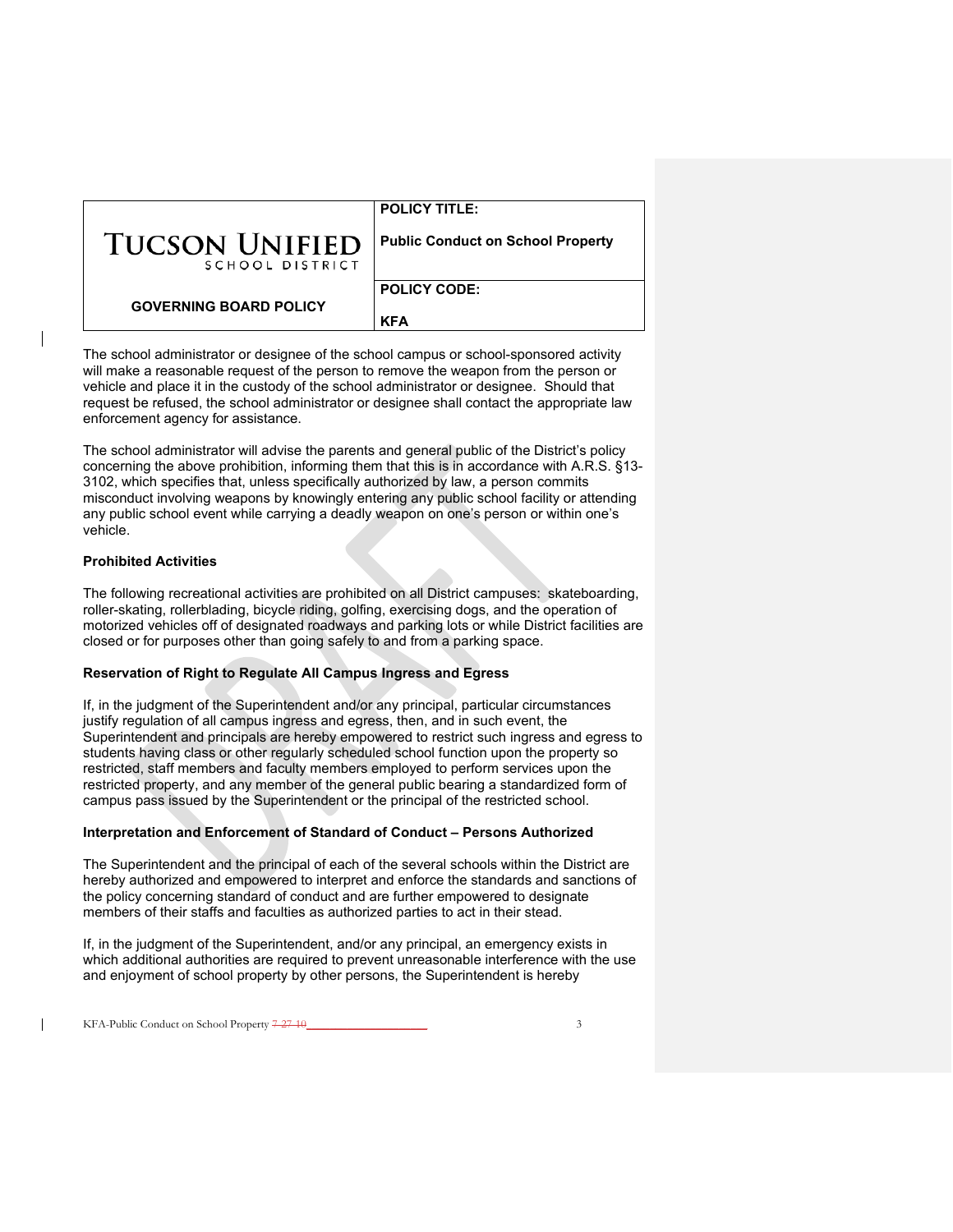|                                          | <b>POLICY TITLE:</b>                     |
|------------------------------------------|------------------------------------------|
| <b>TUCSON UNIFIED</b><br>SCHOOL DISTRICT | <b>Public Conduct on School Property</b> |
| <b>GOVERNING BOARD POLICY</b>            | <b>POLICY CODE:</b>                      |
|                                          | <b>KFA</b>                               |

empowered to designate third persons not herein otherwise described as authorized parties.

## **Terms of Removal/Expulsion from School Property and Appeals**

It is the intent of this policy and the standard of conduct described herein to regulate the activities of all persons upon property of the District within the framework of Title 13 of the Arizona Revised Statutes. Unless otherwise specifically noted by the authorized party, the term of any removal from school property as herein authorized shall be for a period not more than twenty-four (24) hours.

Since provisions exist within the policies of the District for expulsion of students and removal of faculty members, staff personnel, and employees from school property upon a long-term basis, any appeal from such long-term expulsion of a student, employee, staff member, or faculty member shall be governed by such other regulations as exists within the policies of the District. If, however, a member of the general public is aggrieved by any short-term removal under the authority of this policy or long-term exclusion from school property authorized hereunder, such party shall be entitled to an appointment with the Superintendent within two (2) business days following the request, at which time such party shall be entitled to an explanation of the reason or cause of such exclusion from school property. Following such meeting with the Superintendent, any member of the general public still aggrieved with the order of the removal/expulsion issued hereunder shall be entitled to appear before the Governing Board at its next regular meeting and request a public discussion of the reason and/or "good cause" for the expulsion or exclusion from school property.

Any member of the general public considered by the Superintendent to be in violation of these rules shall be instructed to leave the property of the District. Failure to obey said instruction may subject the person to criminal proceedings pursuant to A.R.S. §13-2911 and to any other applicable civil or criminal proceedings, or to tribal ordinance.

#### **Interference with or Disruption of an Educational Institution**

No person shall engage in conduct that may cause interference with or disruption of an educational institution. Interference with or disruption of an educational institution includes any act that might reasonably lead to the evacuation or closure of any property of the educational institution or the postponement, cancellation or suspension of any class or other school activity. For the purposes of this policy, an actual evacuation, closure, postponement, cancellation or suspension is not required for the act to be considered interference or disruption.

KFA-Public Conduct on School Property 7-27-10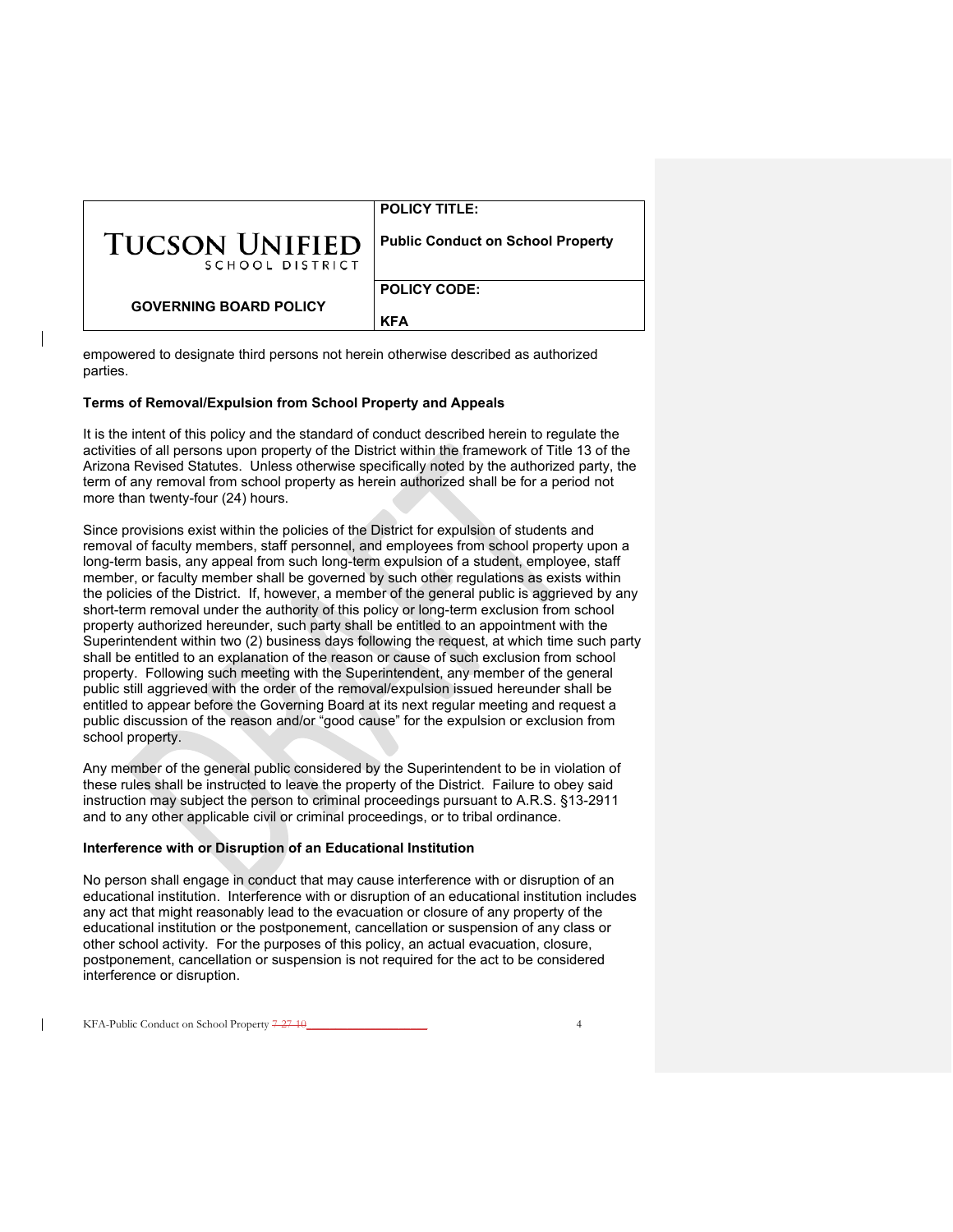| POLICY TITLE: |  |
|---------------|--|
|               |  |

| <b>TUCSON UNIFIED</b> |                 |  |
|-----------------------|-----------------|--|
|                       | SCHOOL DISTRICT |  |

**Public Conduct on School Property**

**GOVERNING BOARD POLICY**

**POLICY CODE:** 

A person commits interference with or disruption of a school or educational program by doing any of the following:

A. Intentionally, knowingly or recklessly interfering with or disruption of the normal operations of a school or educational program by either:

1. Threatening to cause physical injury to any employee or student of a school or educational program or any person on the property of a school or educational program.

**KFA**

2. Threatening to cause damage to the District, the property of the District, or the property of any person attending the District.

B. Intentionally or knowingly entering or remaining on the property of a school or educational program for the purpose of interfering with or denying lawful use of the property to others.

C. Intentionally or knowingly refusing to obey a lawful order given by the Superintendent or a person designated to maintain order.

The above identified acts need not be directed at a specific individual, the District, or specific property of the District to constitute a violation of this policy.

Restitution for any financial loss caused by a violation of the policy may be required. Furthermore, an individual who interferes with or disrupts an educational institution is subject to misdemeanor or felony charges as provided in A.R.S. 13-2911.

A person may also not interfere with or disrupt the District function by committing any of the following:

- A. Any conduct intended to obstruct, disrupt, or interfere with teaching, research, service, administrative, or disciplinary functions or any activity sponsored or approved by this Board.
- B. Physical or verbal abuse or threat of harm to any person on property owned or controlled by the District or at supervised functions sponsored by the District.
- C. Forceful or unauthorized entry to or occupation of District facilities, including both buildings and grounds.
- D. Illicit use, possession, distribution, display, promotion, or sale of tobacco, alcohol, drugs, other controlled substances, or other illegal contraband on District property or at school-sponsored functions.
- E. Use of speech or language that is offensive or inappropriate to the limited forum of the public school educational environment.
- F. Failure to comply with the lawful directions of District officials or of District security officers or other law enforcement officers acting in performance of their duties, and

KFA-Public Conduct on School Property  $7-27-10$ 

**Commented [LM1]:** Source: AHA recommended change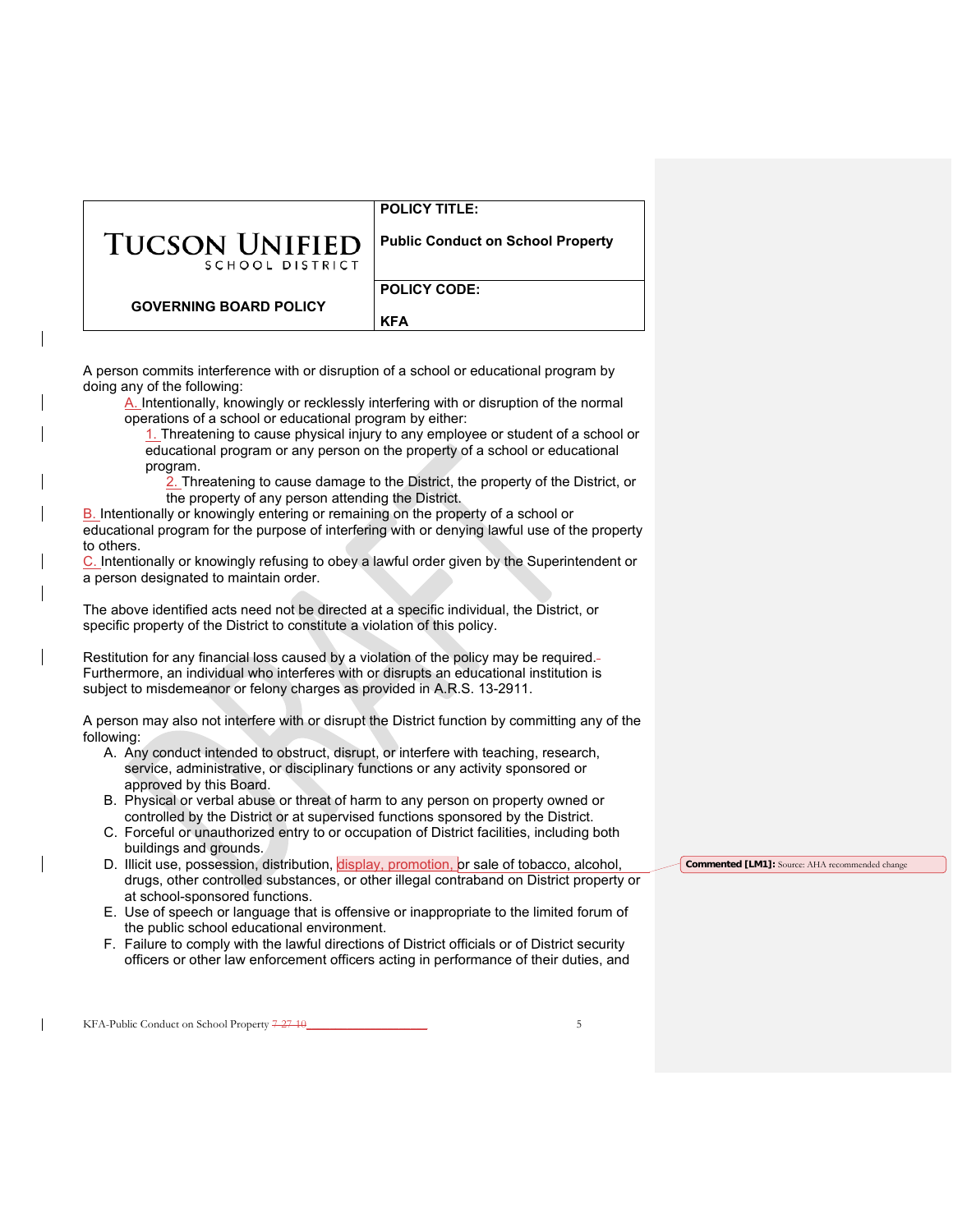|                                          | <b>POLICY TITLE:</b>                     |
|------------------------------------------|------------------------------------------|
| <b>TUCSON UNIFIED</b><br>SCHOOL DISTRICT | <b>Public Conduct on School Property</b> |
| <b>GOVERNING BOARD POLICY</b>            | <b>POLICY CODE:</b><br><b>KFA</b>        |

failure to identify oneself to such officials or officers when lawfully requested to do so.

- G. Knowing violation of a District policy and regulation. Proof that an alleged violator has a reasonable opportunity to become aware of such policies and regulations shall be sufficient proof that the violation was done knowingly.
- H. Any conduct constituting an infraction of any federal, state, or city law or policy or regulation of the Board.
- I. Carrying or possessing a weapon on school grounds unless the individual is a peace officer or has obtained specific authorization from the appropriate school administrator.

# **Additional Requirements of the General Public**

The definition of *general public* is anyone who does not come under the definition of student, faculty member, staff member, or employee.

- A. No person shall visit or audit a classroom or other school activity, nor shall any person come upon or remain upon school premises, without approval by the principal or the principal's authorized representative. Nor shall any person conduct or attempt to conduct any activity on school premises without prior approval by the Superintendent or the Superintendent's authorized representative.
- B. Any member of the general public considered by the Superintendent, or a person authorized by the Superintendent, to be in violation of these rules shall be instructed to leave the property of the District. Failure to obey the instruction may subject the person to criminal proceedings pursuant to A.R.S. 13-2911 and to any other applicable civil or criminal proceedings, or to tribal ordinance.
- C. Persons attending special functions shall confine themselves to the specific part of the facility assigned for the function as described in the permit.
- D. Persons who engage in disorderly conduct of any kind may be subject to removal and exclusion from the facility.
- E. The use of facilities shall be granted only for legitimate purposes. Therefore, the permit holder shall assume full responsibility for any unlawful act committed during the exercise of the permit.

E.F. No person shall possess or engage in the use of medical marijuana on District property, at a District event, or in a District vehicle.

| Adopted:  | February 8, 2005 |
|-----------|------------------|
| Revision: | July 27, 2010    |
| Revision: |                  |

KFA-Public Conduct on School Property 7-27-10\_\_\_\_\_\_\_\_\_\_\_\_\_\_\_\_\_\_\_\_\_\_\_\_\_\_\_\_\_\_ 6